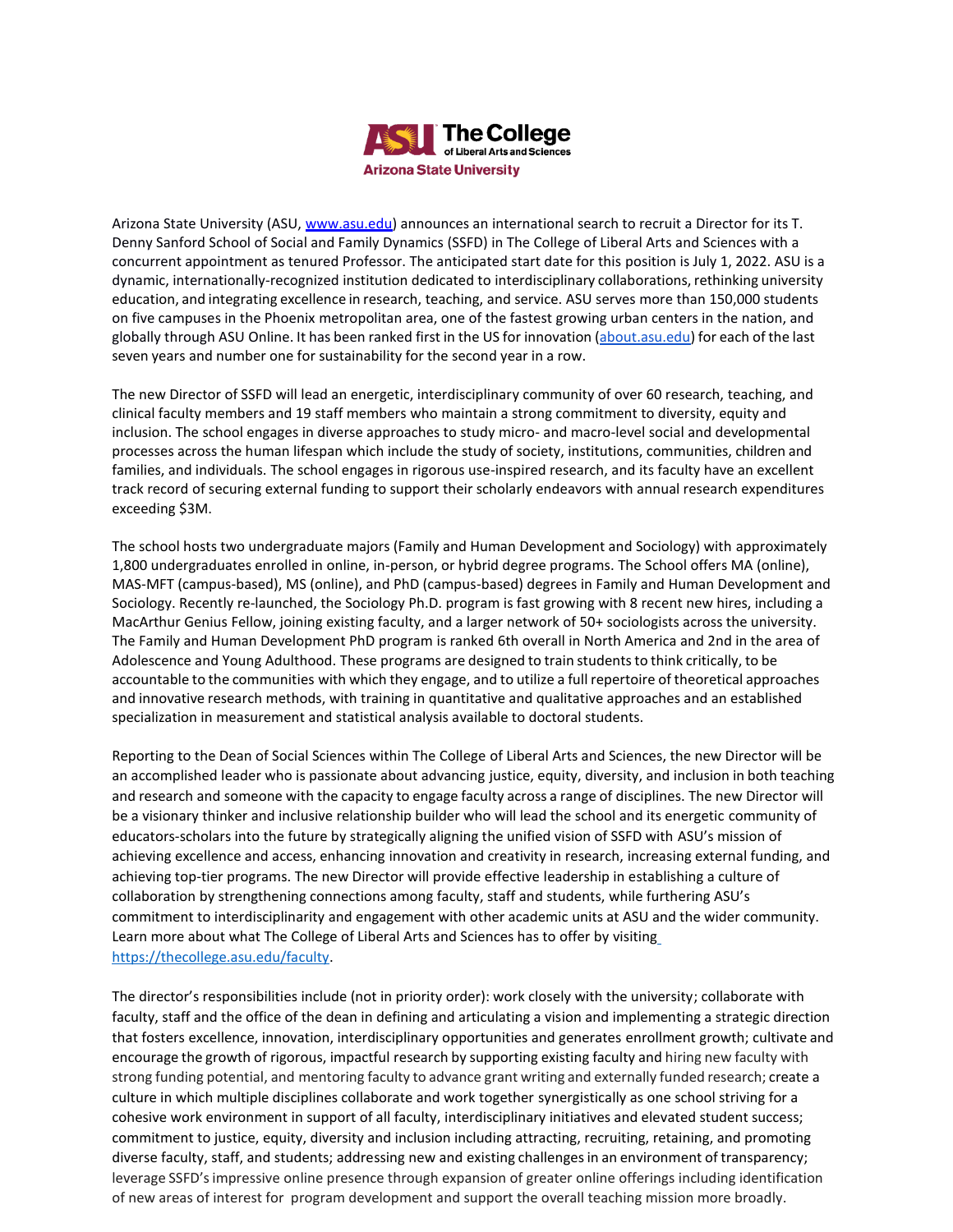## **Minimum Qualifications**

A PhD or equivalent is required in family science, human development, psychology, sociology or in a related field or discipline.

A distinguished scholarly record commensurate with the rank of full professor.

Demonstrated experience in an academic leadership position.

Demonstrated commitment to advancing rigorous research, excellence in teaching, and impactful community engagement.

Demonstrated commitment to justice, equity, diversity and inclusion.

## **Desired Qualities**

Ability to work with a diverse group of constituencies with exceptional problem-solving and conflict management skills while leading with transparency toward a shared academic goal.

A record of effective leadership and innovation to build an enterprise with vision through strategic planning, assessment and outreach activities with industry partners, grant-awarding agencies andfundraising.

Experience in cultivating and encouraging rigorous, impactful research and supporting externally fundedresearch with knowledge of federal funding mechanisms related to these fields.

Demonstrated knowledge and experience of academic program development, development of interdisciplinary education, and appreciation and demonstrated success with online education.

Experience related to effective hiring and management of faculty and staff, budgeting, and academic policies.

Experience mentoring faculty and studentsin advancing high-quality research and scholarly productivity.

Excellent communication skills, verbal and written.

The College values our cultural and intellectual diversity, and continually strives to foster a welcoming and inclusive environment. We are especially interested in applicants who can strengthen the diversity of the academic community. Salary and start-up funding will be competitive and commensurate with qualifications. Review of applications will begin in December and if not filled, applications will be evaluated every week thereafter until the search is closed.

To apply for the Director, T. Denny SanfordSchool of Social and Family Dynamics position, candidates must submit the following materials:

- i) a curriculum vitae,
- ii) a letter of interest that addresses the leadership opportunities in the profile,
- iii) a statement that addresses how past and/or potential contributions to justice, diversity, equity and inclusion will advance SSFD's and ASU's commitment to inclusive excellence, and
- iv) contact information for four references (to be contacted with candidate's permission at a later date) to: [ASUDirectorSSFD@agbsearch.com](mailto:ASUDirectorSSFD@agbsearch.com) **by December 8, 2021** for best consideration.

Nominations and expressions of interest in the director of the T. Denny Sanford School of Social and Family Dynamics opportunity are encouraged. Please direct them to **[ASUDirectorSSFD@agbsearch.com](mailto:ASUDirectorSSFD@agbsearch.com)** or to the AGB Search consultants Jean Kim, EdD[, jean.kim@agbsearch.com](mailto:jean.kim@agbsearch.com) C: 303-638-7811 or Joy Yablonsky, [joy.yablonsky@agbsearch.com](mailto:joy.yablonsky@agbsearch.com) C: 215-934-1386.